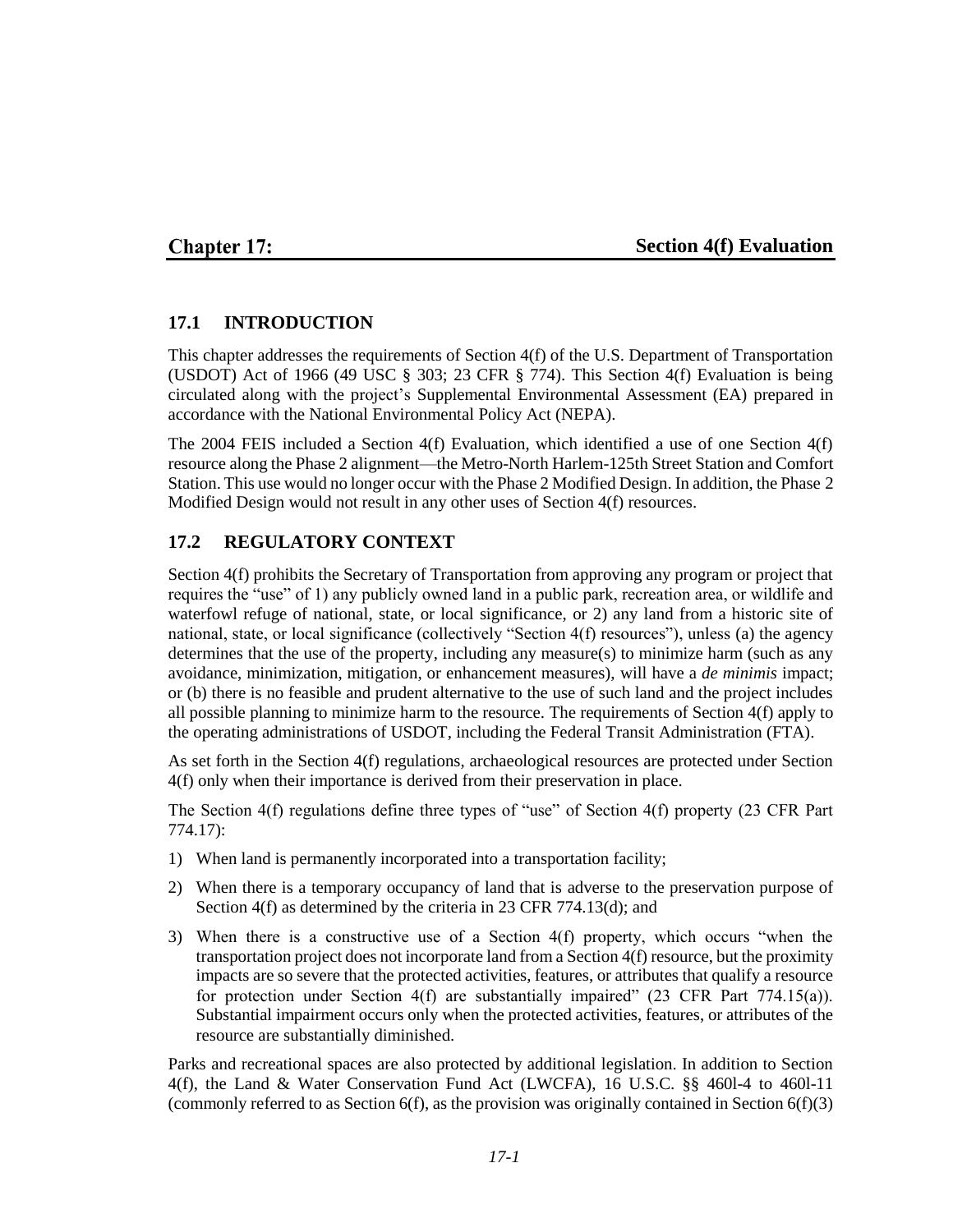of the LWCFA, Public Law 88-578 of 1962, before codification); and the Urban Park and Recreation Recovery Act (UPARRA), 16 U.S.C. §§ 2501 to 2514 restrict the future use of parklands or open spaces that have been improved with funds received through the LWCFA and UPARRA.

The 2004 FEIS included a Section 4(f) Evaluation for the potential use of the following Section 4(f) resources located along the 8.5-mile alignment of the Second Avenue Subway:

#### *Parks and Recreational Facilities*

- Coenties Slip (Lower Manhattan);
- Vietnam Veterans Plaza (Lower Manhattan);
- Fulton Street Plaza (Lower Manhattan);
- Pearl Street Playground (Lower Manhattan);
- St. James Square (Lower Manhattan);
- Kimlau Square (Lower Manhattan);
- Sara D. Roosevelt Park (Lower East Side/Chinatown/East Village);
- St. Vartan Park (at 35th Street); and
- Playground 96 (at 96th Street).

#### *Historic Sites*

- Possible burials associated with a former portion of Shearith Israel Cemetery (Lower Manhattan);
- Possible burials associated with former St. Stephen's Episcopal Church Cemetery (Lower East Side);
- Possible burials associated with former Methodist Episcopal Church Cemetery (Lower East Side/Chinatown/East Village);
- Possible burials associated with former First Baptist Church site (Lower East Side/Chinatown/East Village); and
- Metro-North Harlem-125th Street Station and Comfort Station (East Harlem)

St. Vartan Park was also identified in the 2004 FEIS as having received Section 6(f) funding. No parks along the alignment were identified as having received UPARRA funding.

# **17.3 APPLICABILITY OF SECTION 4(f) TO PHASE 2 MODIFIED DESIGN**

Neither the 2004 FEIS Design nor the Modified Design would require the use of any parks or recreational facilities for construction activities or permanent features of Phase 2 of the subway. The Modified Design would result in adverse impacts associated with construction noise during construction to fewer parks near the alignment than would have occurred with the 2004 FEIS Design (see Chapter 5, "Public Open Spaces," for more information).

For historic sites, the 2004 FEIS Design required the use of one Section 4(f) resource, the Metro-North Harlem-125th Street Station and Comfort Station, which is a historic property that has been identified as eligible for the State and National Registers of Historic Places (S/NR). The Modified Design's revised construction means and methods have removed much of the cut-and-cover construction along 125th Street and have eliminated the originally proposed direct connection to the subterranean portion of the Metro-North Harlem-125th Street Station, thereby avoiding direct effects to this historic property. Consistent with the 2004 FEIS, an entrance (Entrance 3) is planned